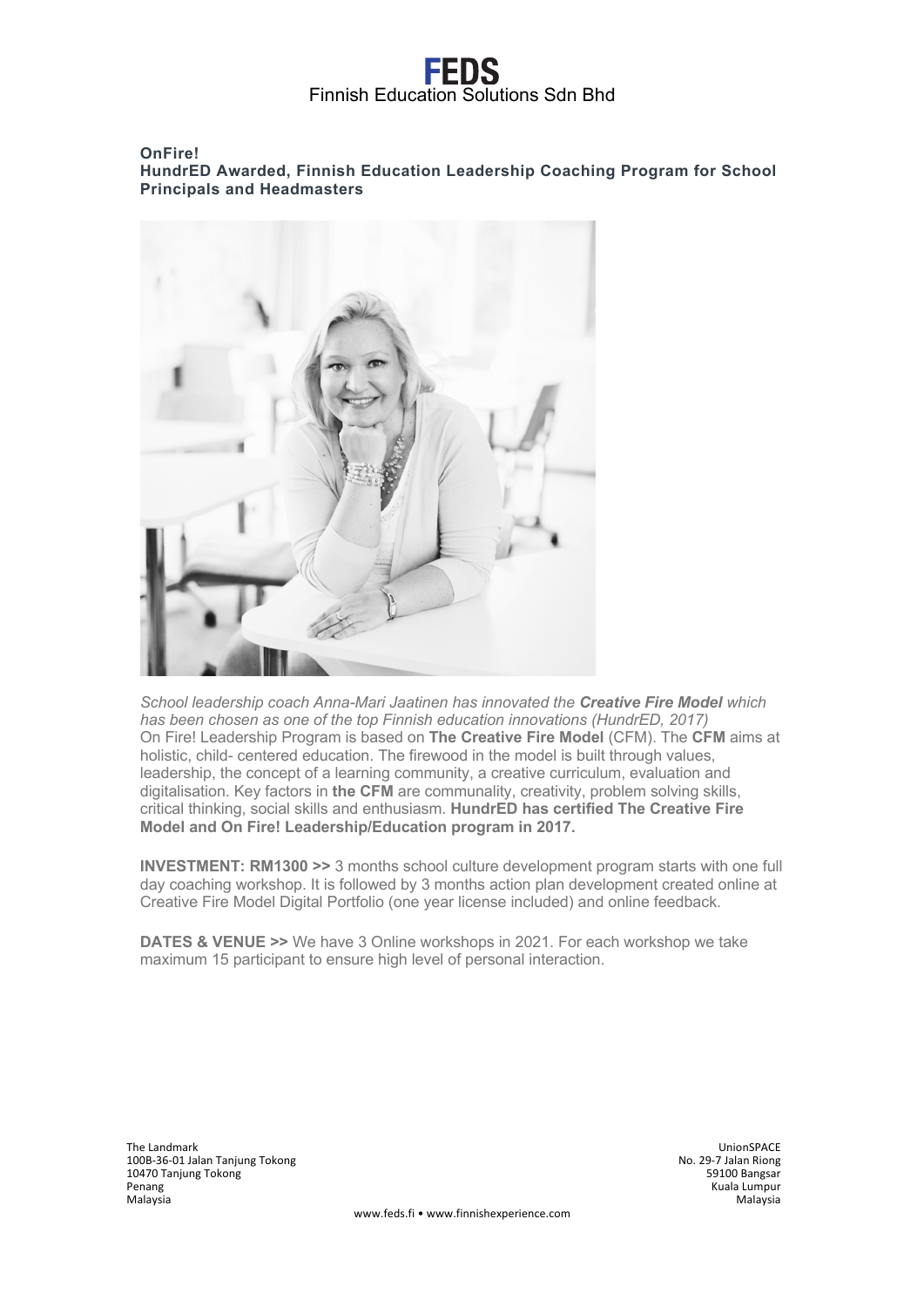# Finnish Education Solutions Sdn Bhd

**NOT ONLY A WORKSHOP, BUT 3 MONTHS DEVELOPMENT WORK >>** Each participant will use during Creative Fire Model Digital Portfolio – a tool to develop members own vision and concept of teaching and leadership, cultural change and pedagogical thinking. Research results, articles, literature, documents, press releases, pictures, videos and presentations can be posted on the wall. .

The literature and research material provided in the joint space is focus on values, teaching, leadership, the concept of a learning community, a creative curriculum and evaluation and digitalization. The National curriculum, local curricula, current publications and statistics, current national and international research results, and doctoral dissertations will also be provided as additional material.



Creative Fire Model Digital Portfolio is a platform for exercises and academic writing. We will focus on:

- 1) Leadership, Management and Human Resource
- 2) School curriculum design
- & Subject based curriculum
- 3) Evaluation and assessment culture
- 4) Values, student welfare and health care culture
- 5) Flourishing learning community and interaction culture
- 6) Pedagogical concepts in Finland

**THE EXPERTISE >>** Program coach Mrs. Anna-Mari Jaatinen is HundrED awarded Finnish principal coach with vast experience in school leadership. You can download her CV here.

The Landmark UnionSPACE no 2012 - 100B-36-01 Jalan Tanjung Tokong No. 29-7 Jalan Riong No. 29-7 Jalan Riong No. 29-7 Jalan Riong No. 29<br>100B-36-01 Jalan Tanjung Tokong No. 2012 - 100B-36-01 Jalan Riong No. 29-7 Jalan Riong S9100 Bangsar 10470 Tanjung Tokong Penang (Pala Lumpur Kuala Lumpur Kuala Lumpur Kuala Lumpur Kuala Lumpur Kuala Lumpur Kuala Lumpur Kuala Lumpur<br>Malaysia Malaysia Malaysia Malaysia Malaysia

www.feds.fi • www.finnishexperience.com